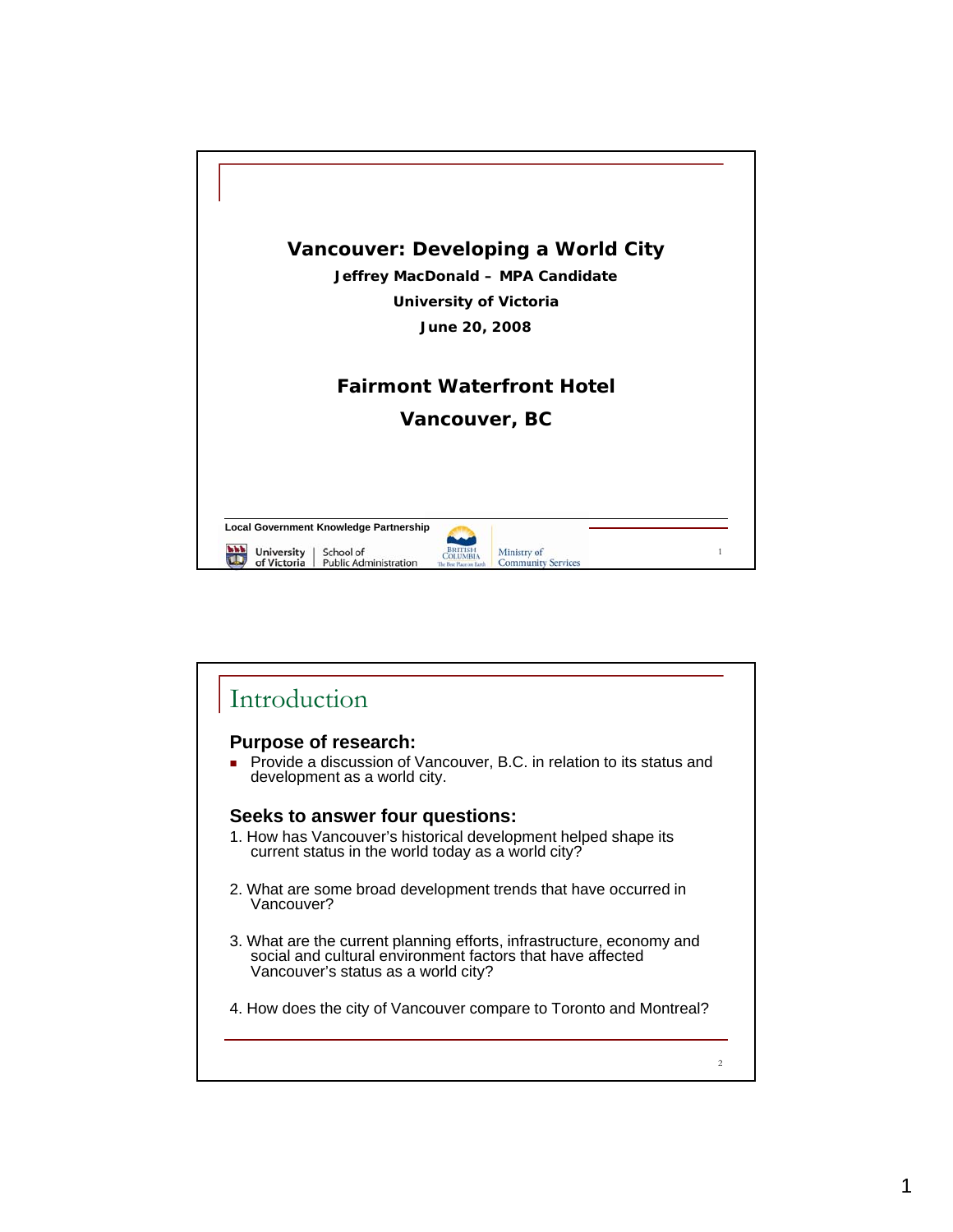

- **Background: Defining World Cities**
- Section 1: Historical Development and Planning
- Section 2: Infrastructure Investment and Mega Projects
- **Section 3: Current Planning and Future Opportunities**
- Section 4: Vancouver, Toronto and Montreal: A Brief **Comparison**

3

4

**Conclusion** 

## Defining World Cities

## **Vancouver's current status:**

- Global leader in terms of liveability
- Leader in planning processes
- Increased economic opportunities in the near future

## **Beaverstock, Smith & Taylor (1999)**

"…the central facet of the world city literature has been to *rank* cities according to their disproportionate geo-economic power in the world system" (p.446)

## **Tomas Hutton (1998) describes city growth to include;**

" new dynamics such as amenities, entrepreneurship, human capital, immigration, information technologies and systems, opportunities in niche markets and local governance factors"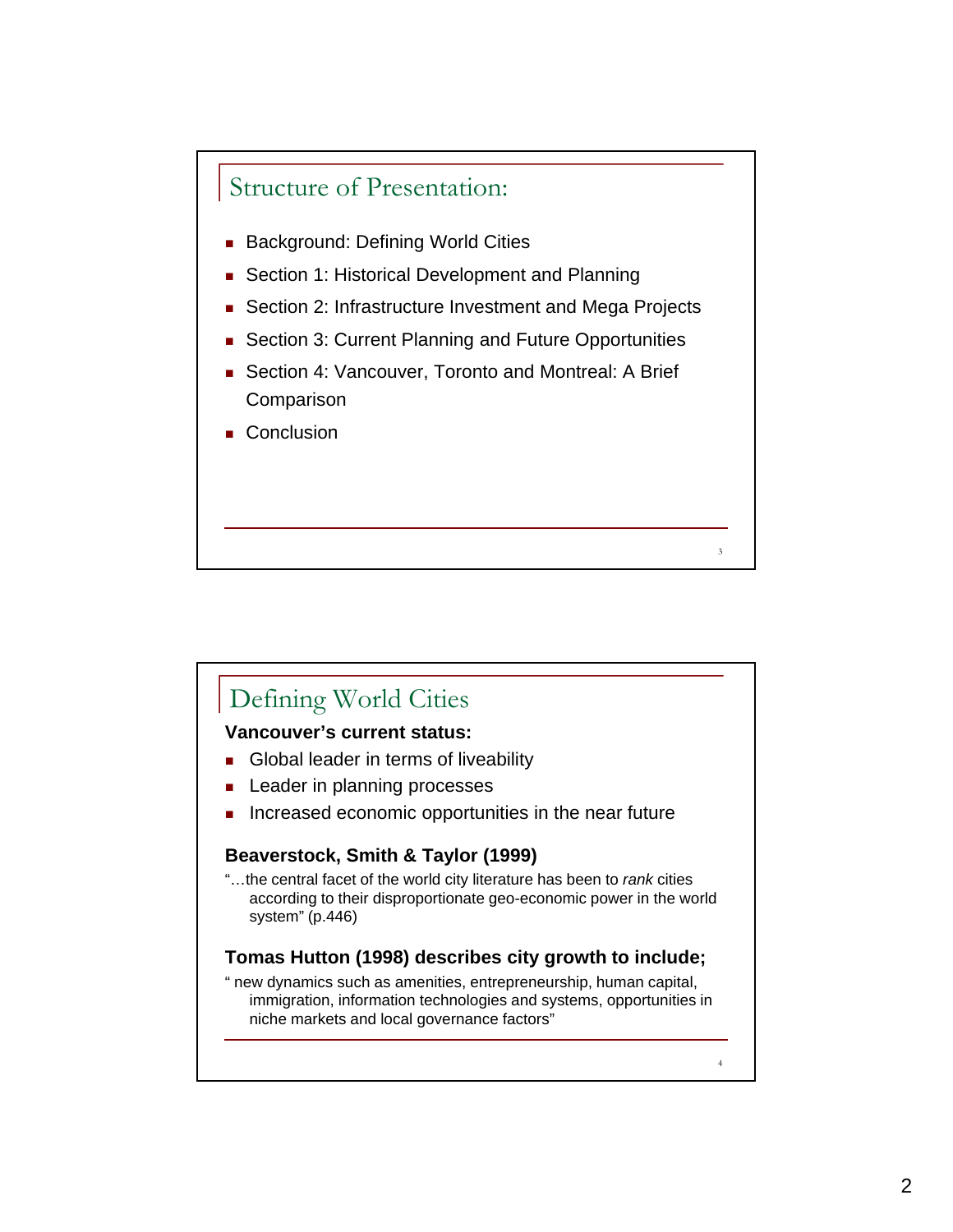

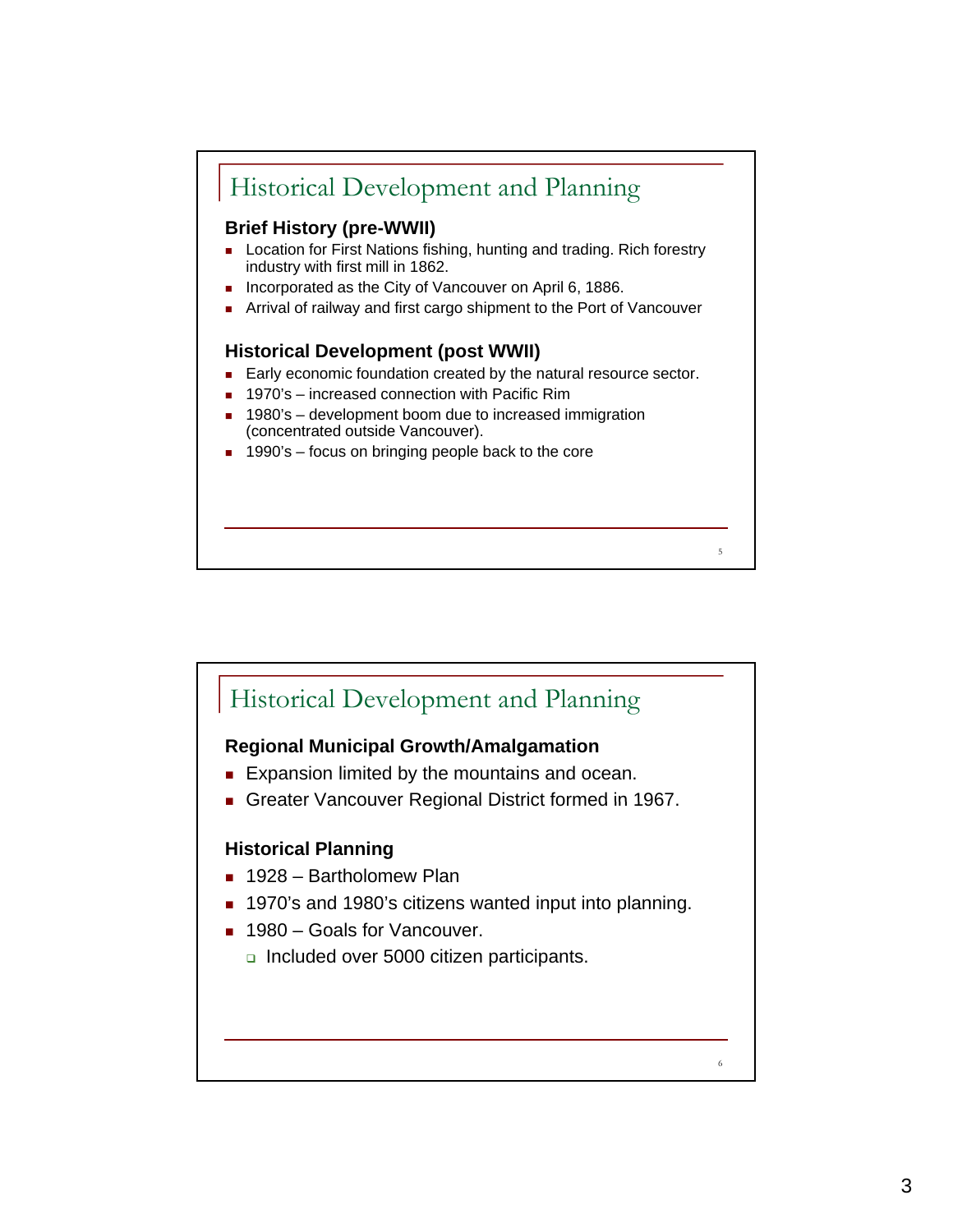

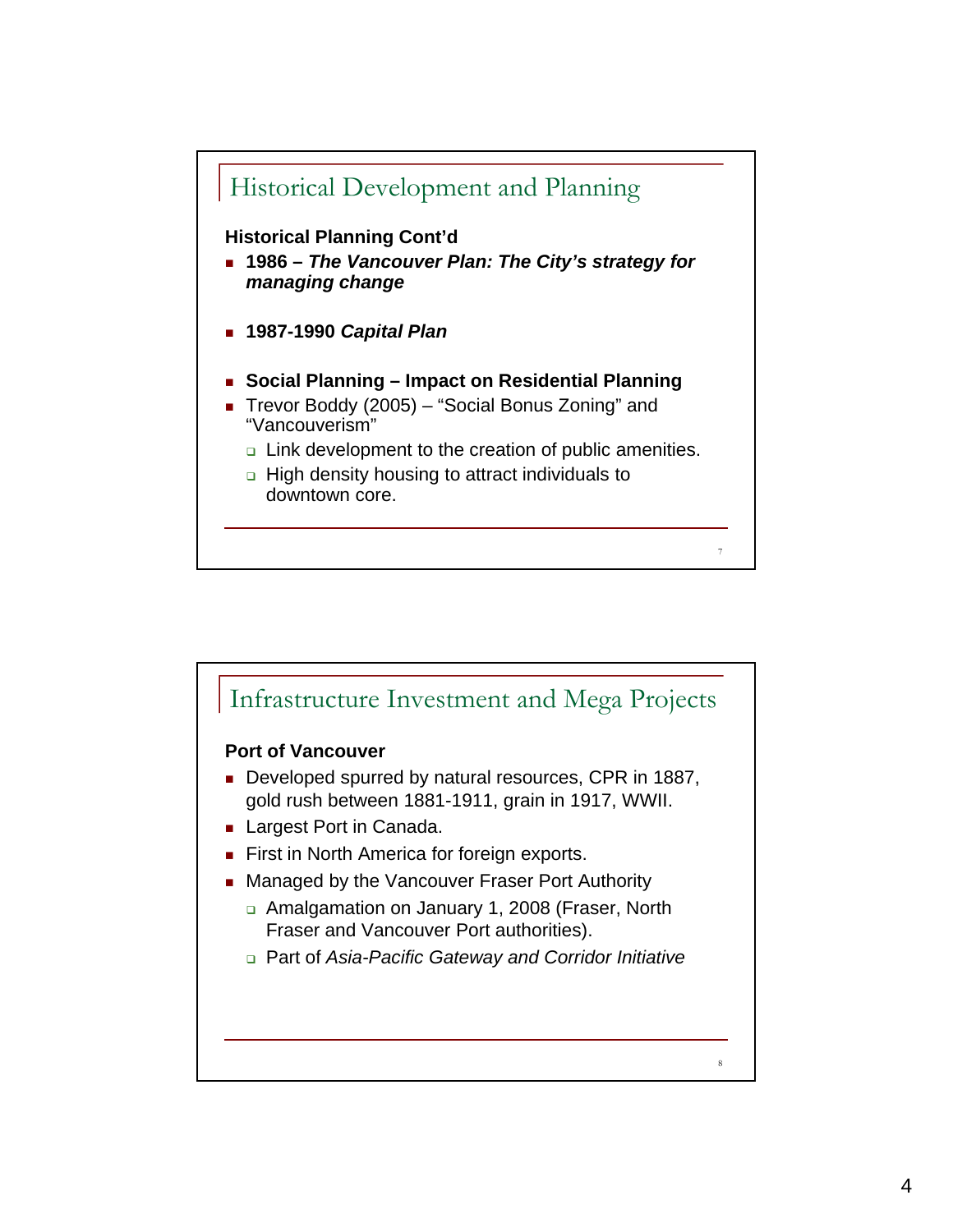

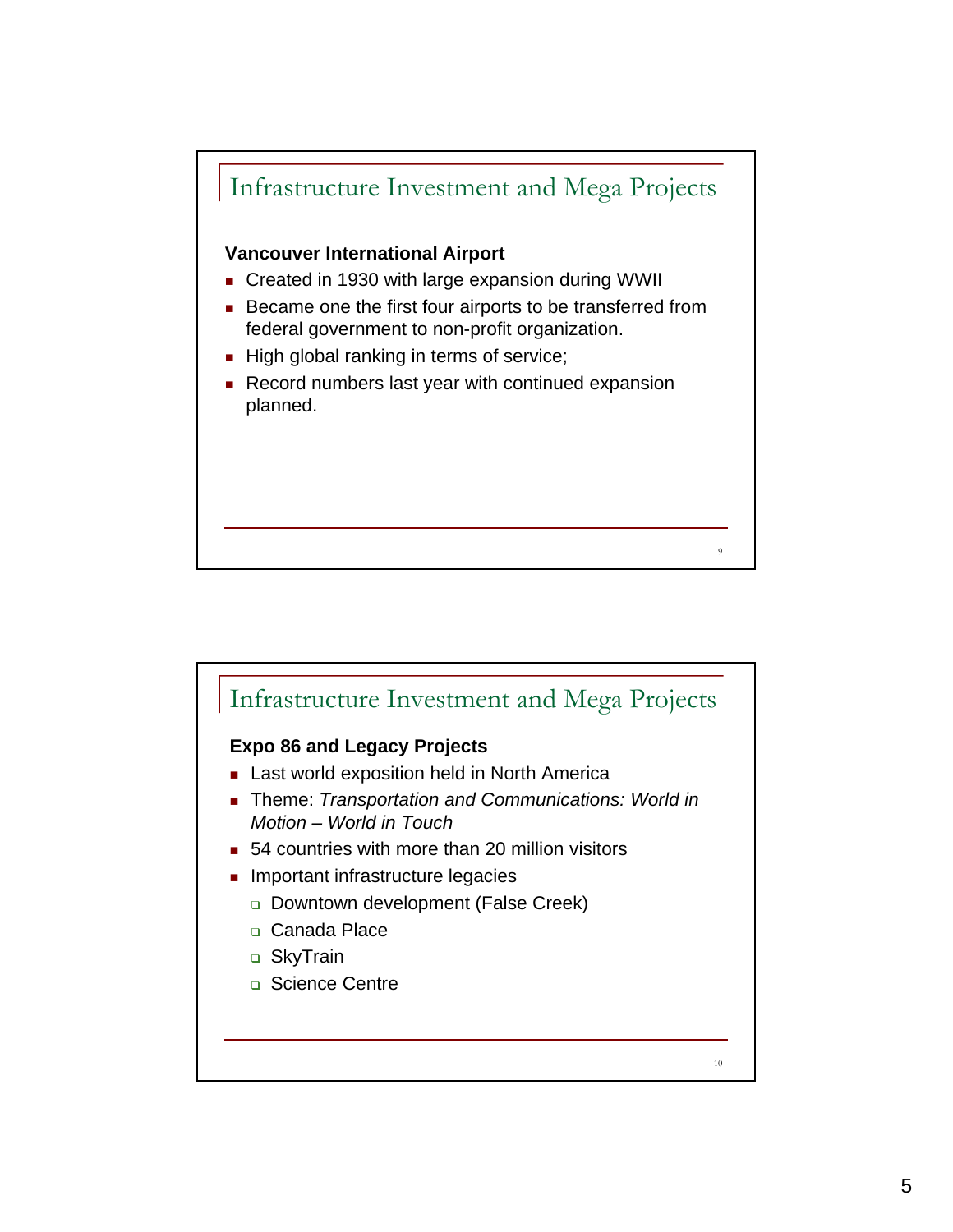

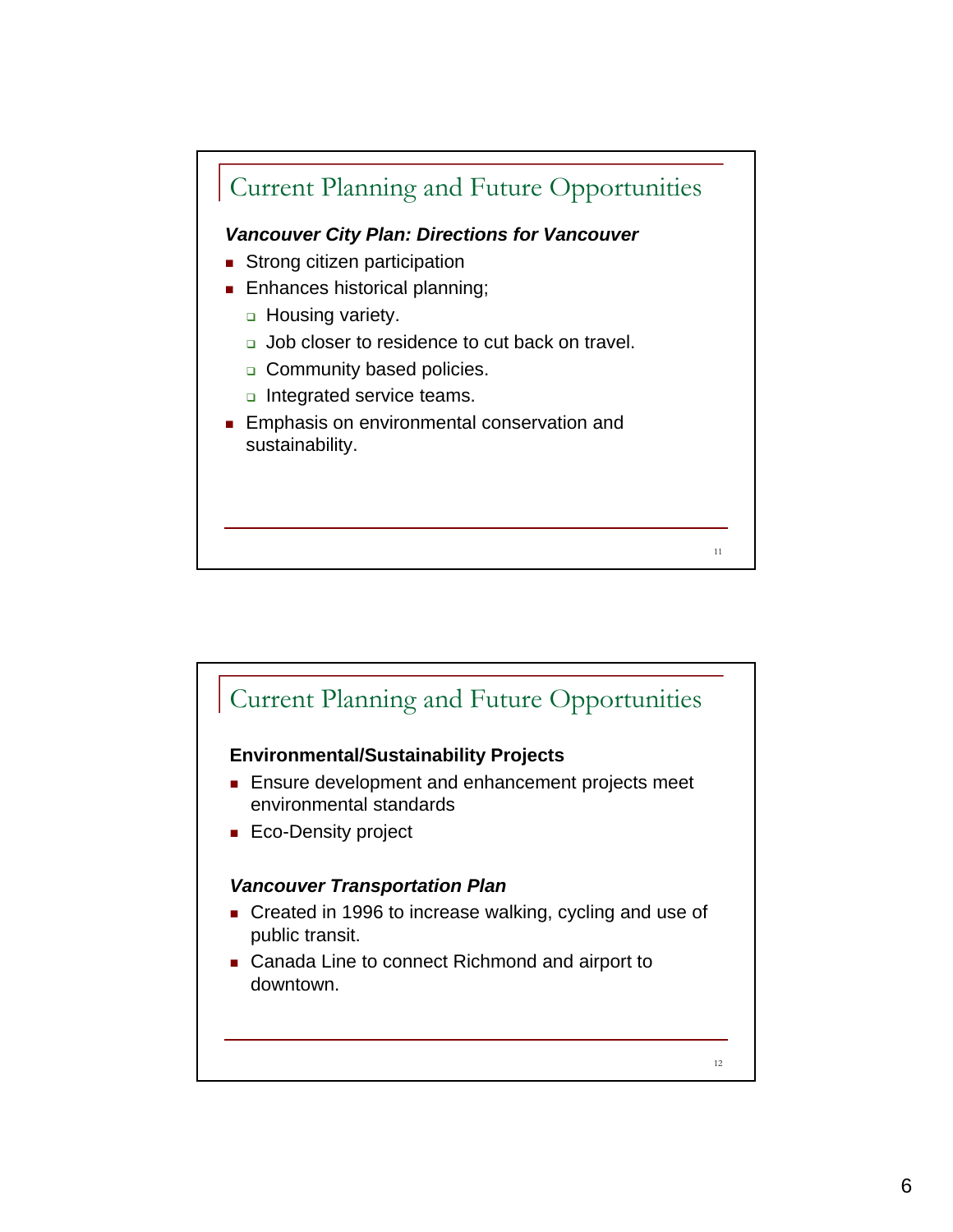

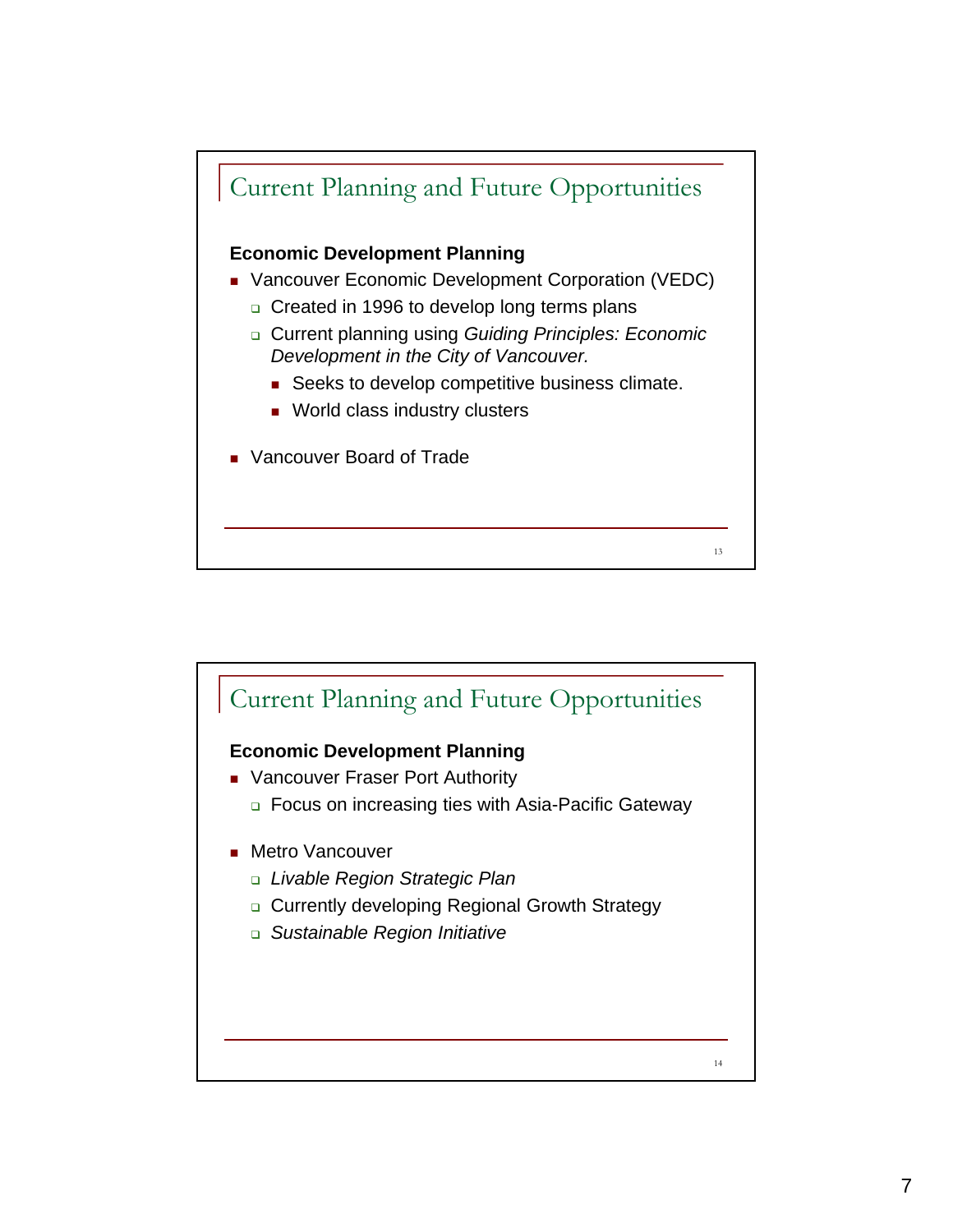

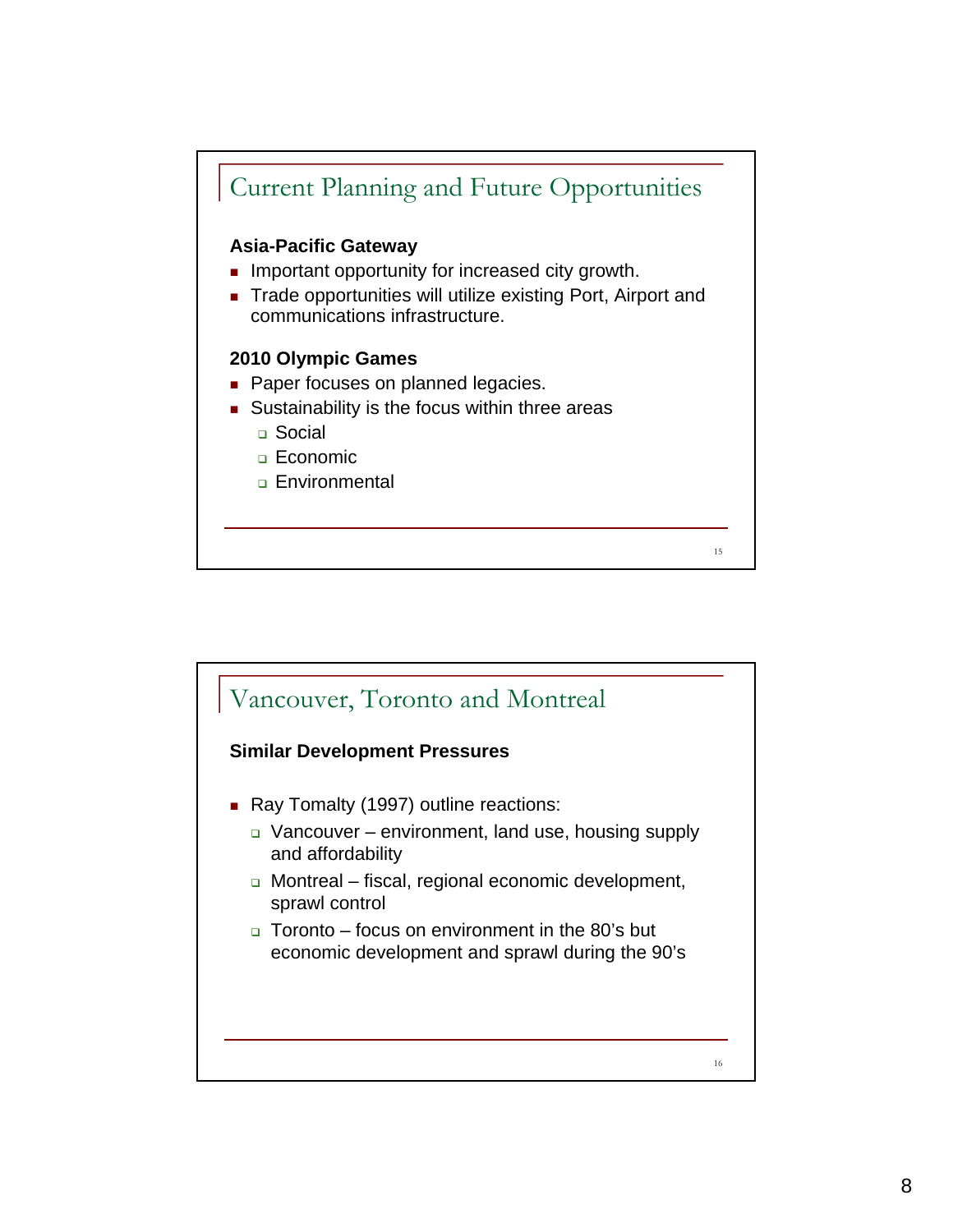